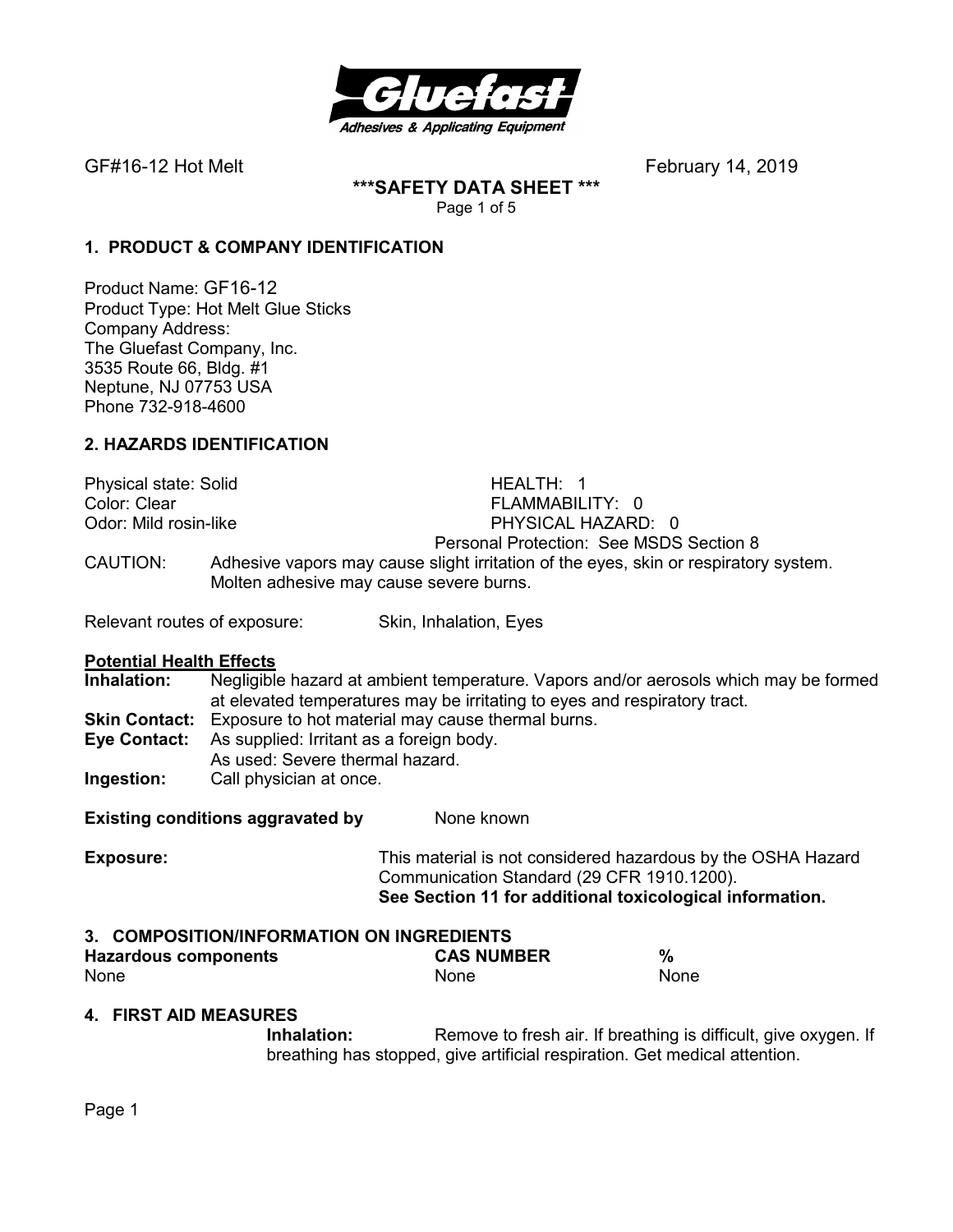

## **\*\*\*SAFETY DATA SHEET \*\*\***

Page 2 of 5

| <b>Skin contact:</b> | For hot product, immediately immerse in or flush affected area with large<br>amounts of cold water to dissipate heat. Cover with clean cotton sheeting and get |
|----------------------|----------------------------------------------------------------------------------------------------------------------------------------------------------------|
|                      | prompt medical attention.                                                                                                                                      |
| Eye contact:         | If hot: Flush with cool water. Treat as wax or resin burn. Do not attempt to                                                                                   |
|                      | remove solidified adhesive. Get medical attention immediately.                                                                                                 |
| Ingestion:           | Get immediate medical attention.                                                                                                                               |

**5. FIRE FIGHTING MEASURES Flash point:**  $>500$  F (Cleveland Open Cup) **Auto ignition temperature:** Unknown **Flammable/Explosive limits - lower:** Not applicable **Flammable/Explosive limits - upper:** Not applicable **Flammable/Explosive limits - upper: Extinguishing media:** CO2; Dry chemical<br> **Special firefighting procedures:** No special procedures **Unusual fire or explosion hazards:** Hazardous combustion products: Not applicable

No special procedures are required.<br>Not applicable

### **6. ACCIDENTAL RELEASE MEASURES**

Use personal protection recommended in Section 8, isolate the hazard area and deny entry to unnecessary and unprotected personnel.

| <b>Environmental precautions:</b> | For safety and environmental precautions, please review<br>entire Material Safety Data Sheet for necessary<br>information.                                                                           |
|-----------------------------------|------------------------------------------------------------------------------------------------------------------------------------------------------------------------------------------------------|
| <b>Clean-up methods:</b>          | Allow to cool and solidify. Scrape up and collect in suitable<br>containers for disposal.                                                                                                            |
| 7. HANDLING AND STORAGE           |                                                                                                                                                                                                      |
| Handling:                         | Store in a cool, dry area.<br>Precaution: This product should only be heated to<br>recommended temperatures. Hazards of pyrolysis<br>products emitted are unknown and may be hazardous to<br>health. |
| Storage:                          | Store in a cool, dry area 20-100 F. Shelf life is 3 years.                                                                                                                                           |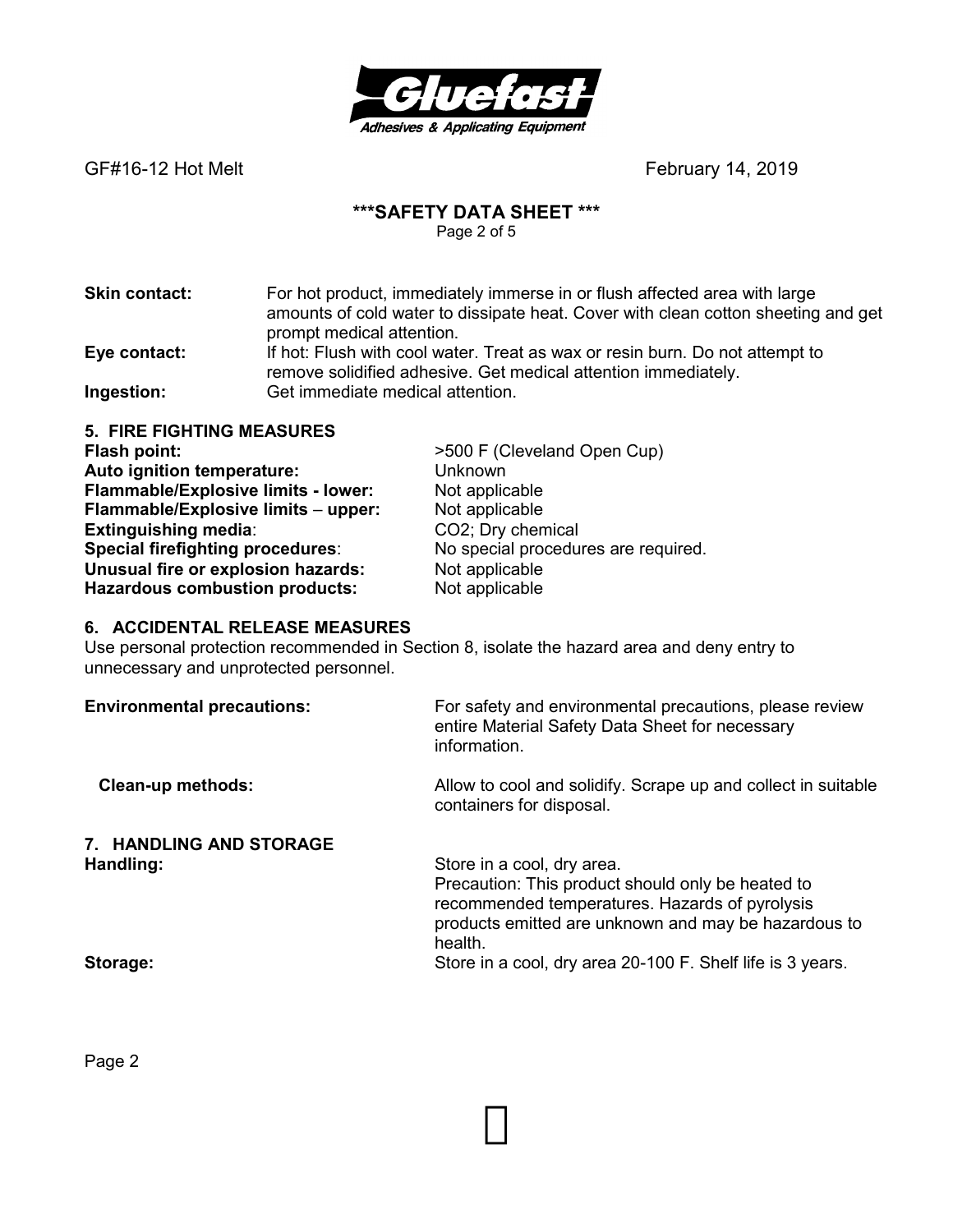

## **\*\*\*SAFETY DATA SHEET \*\*\***  Page 3 of 5

## **8. EXPOSURE CONTROLS/PERSONAL PROTECTION**

**Employers should complete an assessment of all workplaces to determine the need for, and selection of, proper exposure controls and protective equipment for each task performed.** 

|                                | <b>ACGIH TLV</b>                    | <b>OSHA PEL</b> | <b>AIHA WEEL</b>                                     | <b>OTHER</b>                                             |  |
|--------------------------------|-------------------------------------|-----------------|------------------------------------------------------|----------------------------------------------------------|--|
| <b>Hazardous components</b>    |                                     |                 |                                                      |                                                          |  |
| None                           | None                                | None            | None                                                 | None                                                     |  |
| <b>Engineering controls:</b>   | Local; General                      |                 |                                                      |                                                          |  |
| <b>Respiratory protection:</b> |                                     |                 |                                                      | Avoid prolonged or repeated breathing of vapor or mists. |  |
|                                |                                     |                 |                                                      | If exposure may or does exceed occupational exposure     |  |
|                                |                                     |                 | limits, use a NIOSH approved respirator to prevent   |                                                          |  |
|                                | overexposure.                       |                 |                                                      |                                                          |  |
| <b>Eyeface protection:</b>     |                                     |                 |                                                      | Avoid contact with eyes. Wear chemical goggles if there  |  |
|                                | is likelihood of contact with eyes. |                 |                                                      |                                                          |  |
|                                |                                     |                 |                                                      |                                                          |  |
| <b>Skin protection:</b>        |                                     |                 | Thermally resistant gloves should be worn. Employee  |                                                          |  |
|                                |                                     |                 |                                                      | must wear appropriate protective clothing and equipment  |  |
|                                |                                     |                 | to prevent any possibility of skin contact with this |                                                          |  |
|                                |                                     |                 | substance. Not required to change/remove clothing    |                                                          |  |
|                                |                                     |                 |                                                      | unless molten adhesive has been splashed on clothing     |  |
|                                | and passes through fabric.          |                 |                                                      |                                                          |  |
|                                |                                     |                 |                                                      |                                                          |  |

### **9. PHYSICAL AND CHEMICAL PROPERTIES**

| <b>Physical state:</b>                  | Solid                       |
|-----------------------------------------|-----------------------------|
| Color:                                  | Clear                       |
| Odor:                                   | Mild rosin-like             |
| <b>Odor threshold:</b>                  | Not available               |
| Ph:                                     | Not available               |
| <b>Vapor Pressure:</b>                  | NIL.                        |
| <b>Boiling Point/range:</b>             | >500 F                      |
| <b>Melting Point/range:</b>             | Not Applicable              |
| Specific gravity:                       | 0.98                        |
| Vapor density:                          | <b>NIL</b>                  |
| <b>Flash Point:</b>                     | >500 F (Cleveland Open Cup) |
| Flammable/Explosive limits - lower:     | Not applicable              |
| Flammable/Explosive limits - upper:     | Not applicable              |
| <b>Autoignition temperature:</b>        | Unknown                     |
| <b>Evaporation rate:</b>                | NIL (Water)                 |
| <b>Solubility in water:</b>             | Insoluble                   |
| Partition coefficient (n-octanol/water) | Not applicable              |
| <b>VOC content:</b>                     | NIL                         |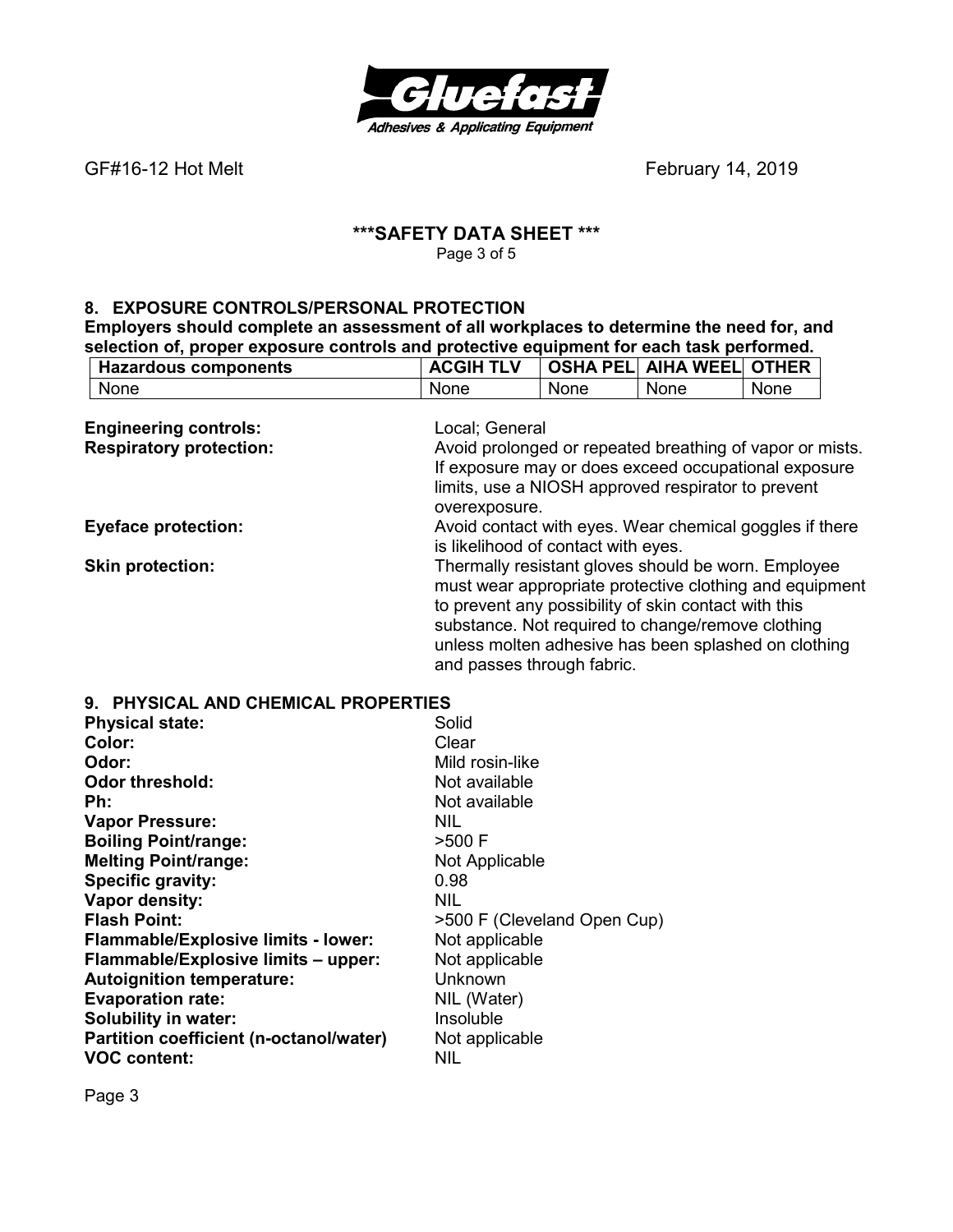

# **\*\*\*SAFETY DATA SHEET \*\*\***

Page 4 of 5

## **10. STABILITY AND REACTIVITY**

| Stability                        | <b>Stable</b>                    |
|----------------------------------|----------------------------------|
| Hazardous reactions:             | Will not occur.                  |
| Hazardous decomposition products | Carbon monoxide, carbon dioxide. |
|                                  |                                  |
| Incompatible materials:          | None known                       |
| Conditions to avoid:             | None known                       |
|                                  |                                  |

## **11. TOXICOLOGICAL INFORMATION**

| <b>Hazardous components</b> |             | NTB Carcinogen   IARC Carcinogen | <b>OSHA Carcinogen</b><br>(Specifically Regulated) |
|-----------------------------|-------------|----------------------------------|----------------------------------------------------|
| None                        | <b>None</b> | None                             | none                                               |
|                             |             |                                  |                                                    |
| <b>Hazardous components</b> |             | <b>Health Effects/</b>           |                                                    |
|                             |             | <b>Target Organs</b>             |                                                    |
| None                        |             | none                             |                                                    |

### **12. ECOLOGICAL INFORMATION**

Ecological information: Not available

### **13. DISPOSAL CONSIDERATIONS**

### **Information provided is for unused product only.**

| Recommended method of disposal: | Waste disposal should be in accordance with existing<br>federal, state and local environmental regulations. Empty |
|---------------------------------|-------------------------------------------------------------------------------------------------------------------|
|                                 | containers may contain product residue; follow MSDS<br>and label warnings even after they have been emptied.      |
| Hazardous waste number:         | None identified                                                                                                   |

### **14. TRANSPORT INFORMATION**

U.S. Department of Transportation Ground (49 CFR)

Proper shipping name: GF16-12 Hazard class or division: None Identification number: None Packing group: 8lb box, 22lb box

Product is not regulated, non hazardous and not restricted for transport by air or water.